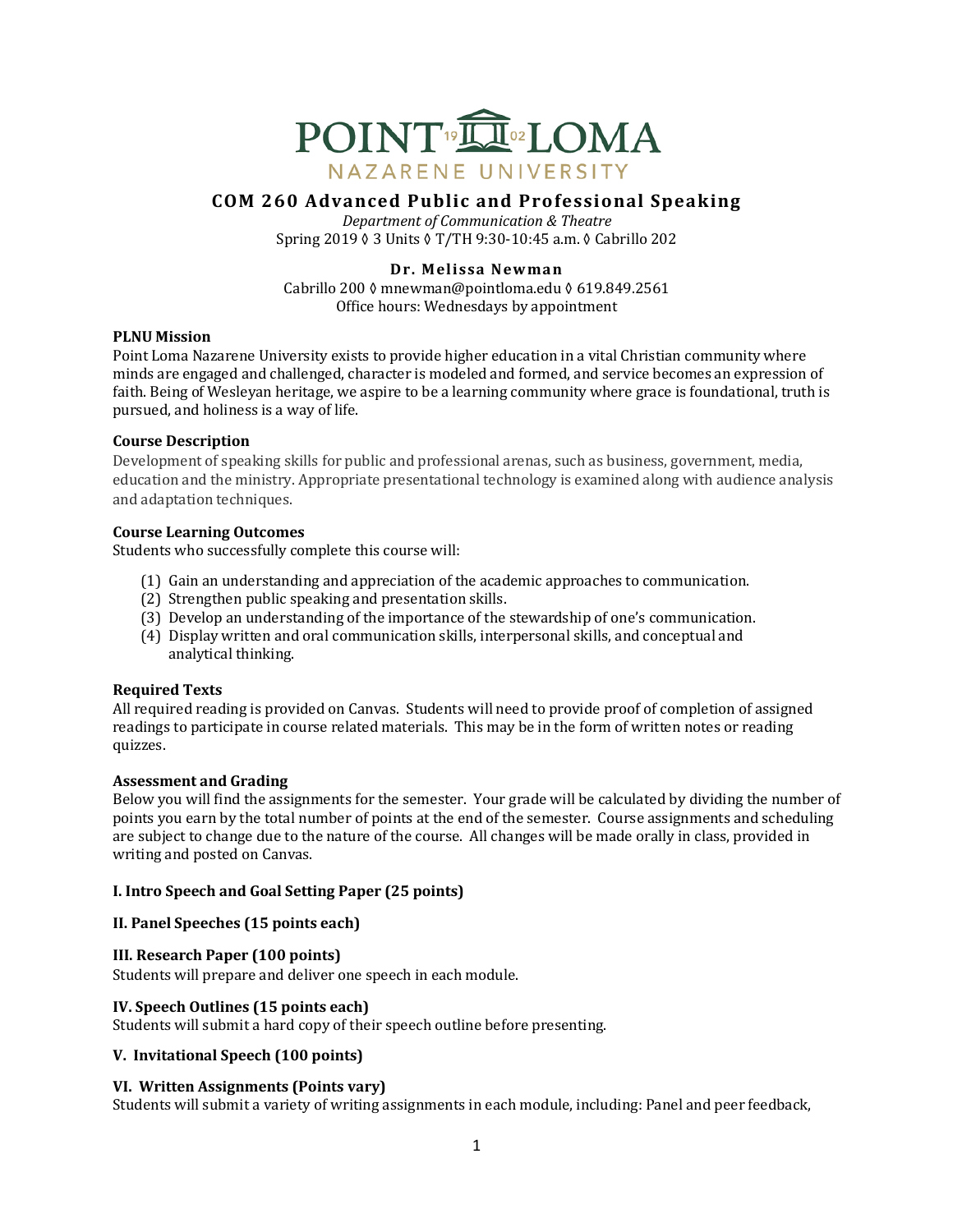speech reflections, rough drafts, speech anxiety, research handout article reviews and other activities as needed.

### **VII. Participation**

Please note that points will be deducted at the professor's discretion for not completing reading on time, excessive absences and/or disruptive behavior during lecture.

#### **Grade Scale**

A- = 90-92%; A = 93-100: Excellent (*exceptional, superlative presentations, engaged in class lecture and discussion, attendance, posture, interest, etc. Comprehensive excellence is needed for a superlative grade in this course*.  $B = 80 - 82\%$ ;  $B = 83 - 87\%$ ;  $B = 88 - 89\%$ : Above average C- =  $70-72\%$ ; C =  $73-77\%$ ; C + =  $78-79\%$ : Average (*mediocre, passable, fair, midpoint between extremes of excellence and failure.)*  $D = 60-62\%$ ;  $D = 63-67\%$ ;  $D = 68-69\%$ : Below average F = 59% and below: Failure (*omission or lack of satisfactory performance of action or task,* 

*inadequate, impassable, etc.)* 

## **Method of Instruction**

The course is taught through lecture, discussion, class activities, and a semester project all designed to help you develop critical thinking abilities as they relate to organizational life. Lectures will often introduce material beyond that which is covered in readings and will assume information supplied in the text. Lecture and text should complement, not substitute for each other. It is your responsibility to come to class ready to think, challenge, analyze, and apply the material covered. Additional norms include:

1. Students are expected to attend class and be on time. **Failure to make presentations on schedule** *will result in a failing grade for that presentation*. Make up dates will not offered. In the event of absence on non-speech days, students should seek missed information/notes from classmates.

2. All written work must be typed, and attention should be paid to form (including grammar, punctuation, spelling, APA formatting and general appearance) as well as content.

3. Integrity is of great importance. Plagiarism of any sort will not be tolerated and will result in a grade of "F" for the project and possibly the course. See university notifications below for specifics.

4. Classroom disruption by cell phones or other electronic devices (i.e. text messaging) is prohibited. All laptops, cell phones and similar electronic devices must remain turned off and out of sight for the duration of class. A student may face a zero and/or failure in the class if an electronic device is used for cheating during a test.

5. Please DO NOT disrupt class while students are presenting. This includes walking in/out of the classroom. Also, please do not carry on side conversations while the professor is lecturing or during discussion. You can never show too much respect for your professors. Disruptions will result in points lost from participation grade at the professor's discretion.

6. This syllabus serves as the contract between the students and professor. Your continued enrollment in the course serves as agreement to abide by the policies and information set forth there within. 

#### **Course Schedule**

Please note: Due to the nature of this course, the schedule is subject to change. All changes will be posted on Canvas and announced in class.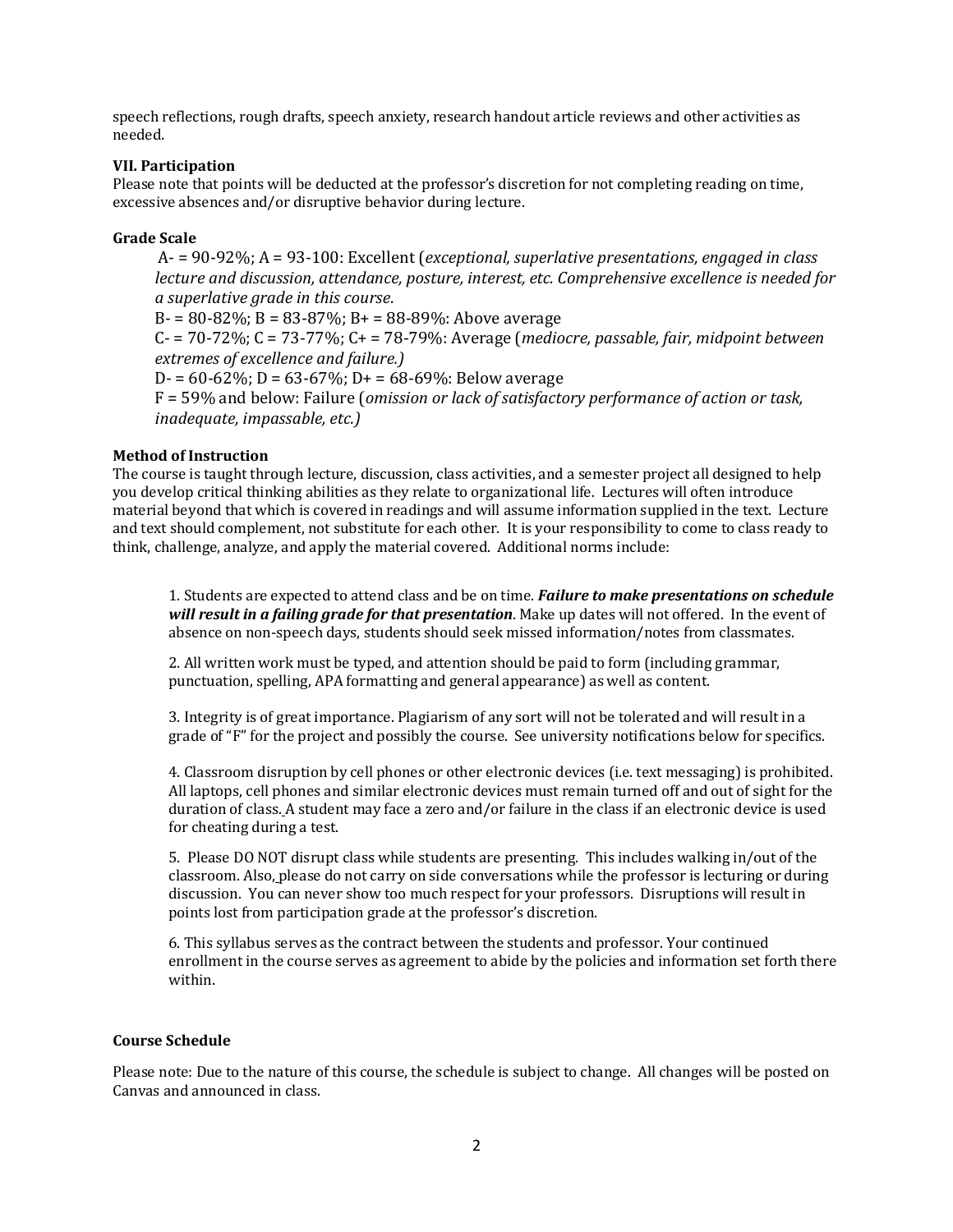### See Canvas for reading matierals and specific due dates.

### **Jan 10-Feb 7: Module 1: History of Rhetoric**

#### **Feb 12-Mar 8: Module 2: Responsible Rhetoric**

#### **Mar 14-April 25:Module 3:** *Invitational Rhetoric*

#### **Attendance & Participation**

Regular and punctual attendance at all classes is considered essential to optimum academic achievement. If the student is absent from more than 10 percent of class meetings, the faculty member has the option of filing a written report which may result in de-enrollment. If the absences exceed 20 percent, the student may be deenrolled without notice. If the date of de-enrollment is past the last date to withdraw from a class, the student will be assigned a grade of W or WF consistent with university policy in the grading section of the catalog. Every absence in this class will result in a five-point deduction from final points earned. See Academic Policies in the (undergrad/graduate as appropriate) academic catalog. Perfect attendance will increase the final grade 1 percentage point.

#### **Course Credit Hour Information**

In the interest of providing sufficient time to accomplish the stated Course Learning Outcomes, this class meets the PLNU credit hour policy for a three-unit class delivered over 16 weeks. Specific details about how the class meets the credit hour requirement can be provided upon request.

#### **Academic Honesty and Dishonesty**

Students should demonstrate academic honesty by doing original work and by giving appropriate credit to the ideas of others. As explained in the university catalog, academic dishonesty is the act of presenting information, ideas, and/or concepts as one's own when in reality they are the results of another person's creativity and effort. Violations of university academic honesty include cheating, plagiarism, falsification, aiding the academic dishonesty of others, or malicious misuse of university resources. A faculty member who believes a situation involving academic dishonesty has been detected may assign a failing grade for a) that particular assignment or examination, and/or b) the course following the procedure in the university catalog. Students may appeal also using the procedure in the university catalog. See Academic Policies for further information.

#### **Final Course Grades**

Final course grades will be submitted electronically at the conclusion of the semester by the deadline set forth by the university. Any questions regarding final grades need to be addressed within two weeks of the class ending and must be sent in writing to the professor. Grade inquiries beyond that time will not be allowed.

#### **Academic Accommodations**

While all students are expected to meet the minimum academic standards for completion of this course as established by the instructor, students with disabilities may request academic accommodations. At Point Loma Nazarene University, students must request that academic accommodations by filing documentation with the Disability Resource Center (DRC), located in the Bond Academic Center. Once the student files documentation, the Disability Resource Center will contact the student's instructors and provide written recommendations for reasonable and appropriate accommodations to meet the individual needs of the student. See Academic Policies in the (undergrad/graduate as appropriate) academic catalog.

#### **FERPA Policy**

In compliance with federal law, neither PLNU student ID nor social security number should be used in publicly posted grades or returned sets of assignments without student written permission. This class will meet the federal requirements by (Note: each faculty member should choose one strategy to use: distributing all grades and papers individually; requesting and filing written student permission; or assigning each student a unique class ID number not identifiable on the alphabetic roster.). Also in compliance with FERPA, you will be the only person given information about your progress in this class unless you have designated others to receive it in the "Information Release" section of the student portal. See Policy Statements in the (undergrad/ graduate as appropriate) academic catalog.